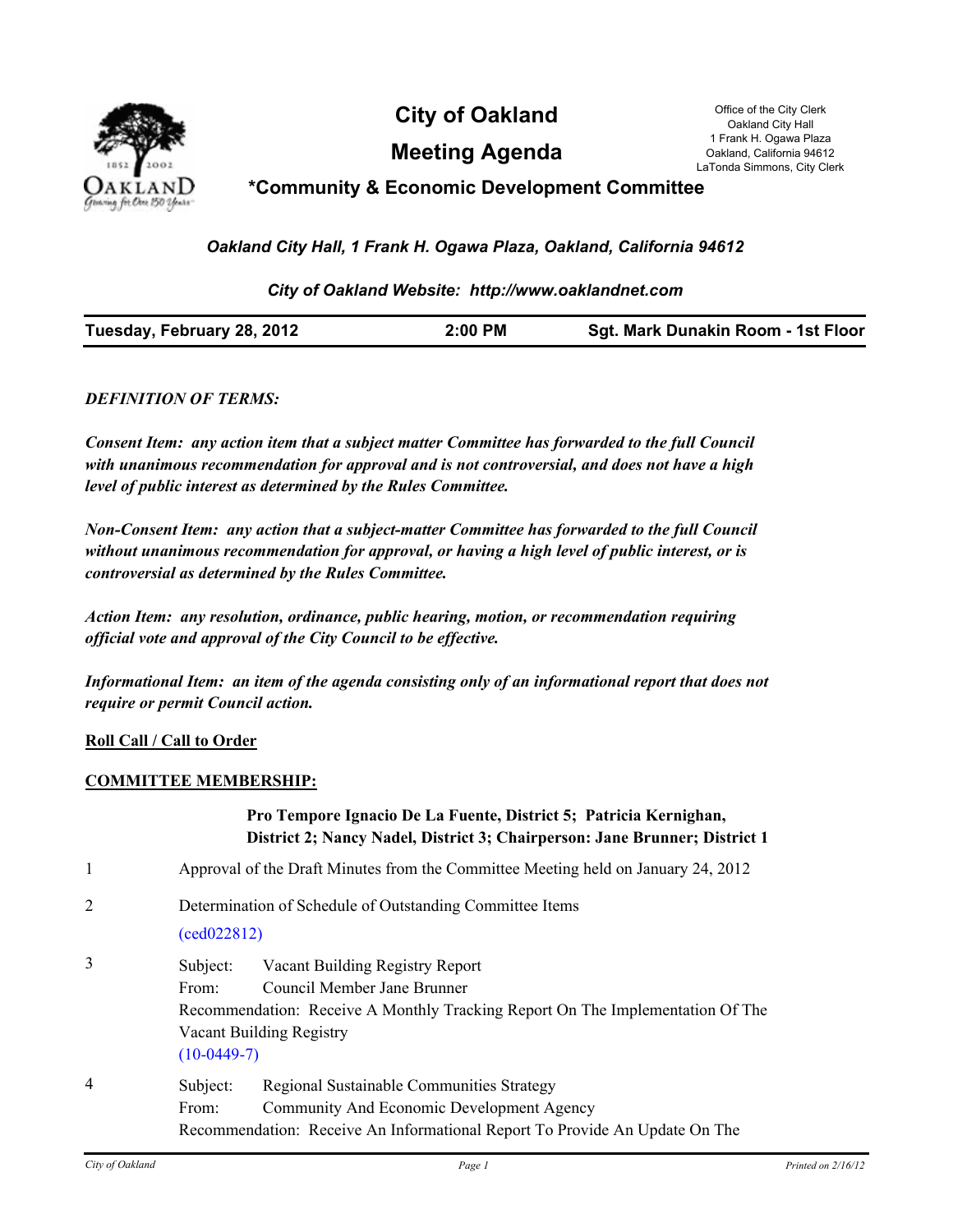Development Of The Regional Sustainable Communities Strategy (SCS) Pursuant To California Senate Bill 375, Including Alternative Land Use And Transportation Scenarios, The OneBayArea Grant Program, Results Of The Performance Targets And Equity Analyses, And Key Considerations For The City Of Oakland [\(11-0271\)](http://oakland.legistar.com/gateway.aspx?M=L&ID=20942) 5 Subject: Oakland-Alameda County Coliseum Complex From: Office Of Neighborhood Investment Recommendation: Adopt The Following Pieces Of Legislation: 1) A Resolution Authorizing An Exclusive Negotiating Agreement With JRDV Urban International, HKS Sports And Entertainment, HKS Inc., And Forest City Real Estate Services LLC, Or Affiliated Entities, For Development Of The Coliseum City Project At The Oakland-Alameda County Coliseum Complex And Environs, And Authorizing Predevelopment Funding Of The Developer's Planning Work In An Amount Not To Exceed \$1.6 Million; And [\(11-0291\)](http://oakland.legistar.com/gateway.aspx?M=L&ID=20969) 2) A Resolution Authorizing A Professional Services Contract With Lamphier-Gregory And Team Of Consultants, In An Amount Not To Exceed \$1,900,000, For Services Related To The Oakland Alameda Coliseum Complex And Environs And The Oakland Airport Business Park Specific Plans And Environmental Impact Report Without Return To Council  $(11-0291-1)$ 6 Subject: Sunfield Development Agreement From: Office Of Neighborhood Investment Recommendation: Adopt A Resolution Authorizing An Exclusive Negotiating Agreement With Sunfield Development, LLC Or A Related Entity To Develop A Mixed-Use Project On A City-Owned Property Located At 1800 San Pablo Avenue (APN: 008-0642-018) [\(11-0286\)](http://oakland.legistar.com/gateway.aspx?M=L&ID=20964) **Open Forum (TOTAL TIME AVAILABLE: 15 MINUTES)**

## **Adjournment**

- \* In the event of a quorum of the City Council participates on this Committee, the meeting is noticed as a Special Meeting of the City Council; however no final City Council action can be taken.
- NOTE: Americans With Disabilities Act If you need special assistance to participate in Oakland City Council and Committee meetings please contact the Office of the City Clerk. When possible, please notify the City Clerk 48 hours prior to the meeting so we can make reasonable arrangements to ensure accessibility. Also, in compliance with Oakland's policy for people with environmental illness or multiple chemical sensitivities, please refrain from wearing strongly scented products to meetings.